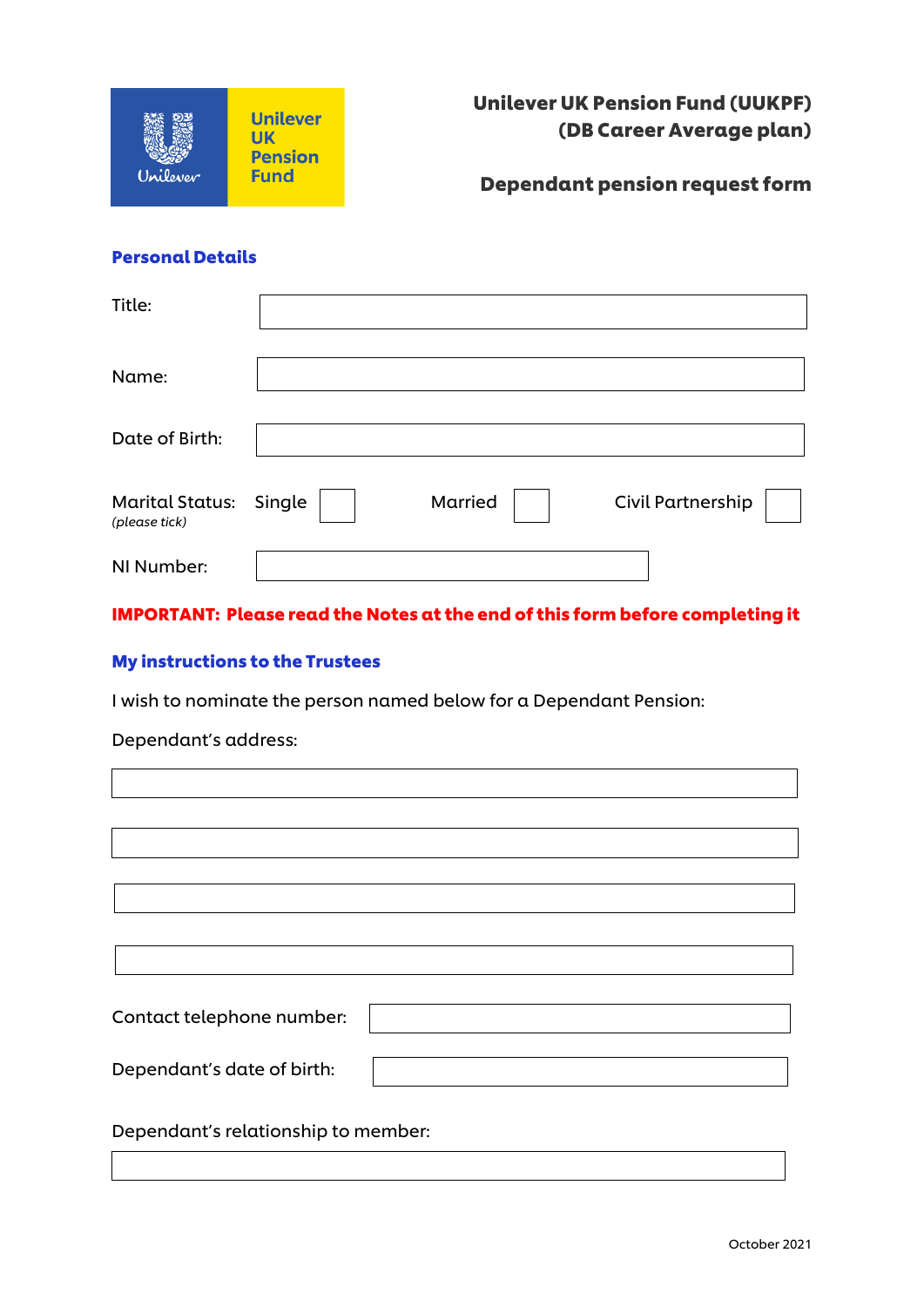### **Declaration**

I acknowledge that the grant of any Dependant Pension is subject to the consent of the Trustees who will also determine the amount of any Dependant Pension payable.

I acknowledge that if the Trustees consent to this application and a Dependant's Pension becomes payable on my death, the pension payable to my spouse, civil partner and minor children (if any) on my death will be reduced.

I confirm that the above-named person is wholly or partly dependent on my earnings; or is dependent on me because of permanent disability and would be severely affected by my death and would need to employ someone else, at his or her own expense, to help as I did (the **Dependancy Condition**). I understand that the Trustee may ask for evidence to support this statement.

I confirm that I will notify the Unilever UK Pension Fund if the above-named person dies before me or if the above-named person ceases to meet the Dependancy Condition.

I confirm I have read the Notes detailed below.

#### Signature & Date

| Signature: |  |
|------------|--|
| Date:      |  |

#### Notes for Members of the DB Career Average plan\*

- 1. You can use this form to nominate someone (the Dependant) to receive a Dependant Pension on your death. The amount of the Dependant Pension will be determined by the Trustees in accordance with the Scheme Rules.
- 2. In order for the Dependant to be eligible for the Dependant Pension, you must be able to show, to the satisfaction of the Trustees, that the Dependant is:
	- a) Wholly or partly dependant on your earnings, or
	- b) Dependant on you because of disability and, in the opinion of the Trustees:
		- i. The disability of the person nominated is not temporary; and
		- ii. The person nominated would be severely affected by your death and would need to employ someone else, at the nominated person's own expense, to help the nominated person as you previously did.

The Trustees may, from time to time, require information or documents as evidence of the Dependant's dependency.